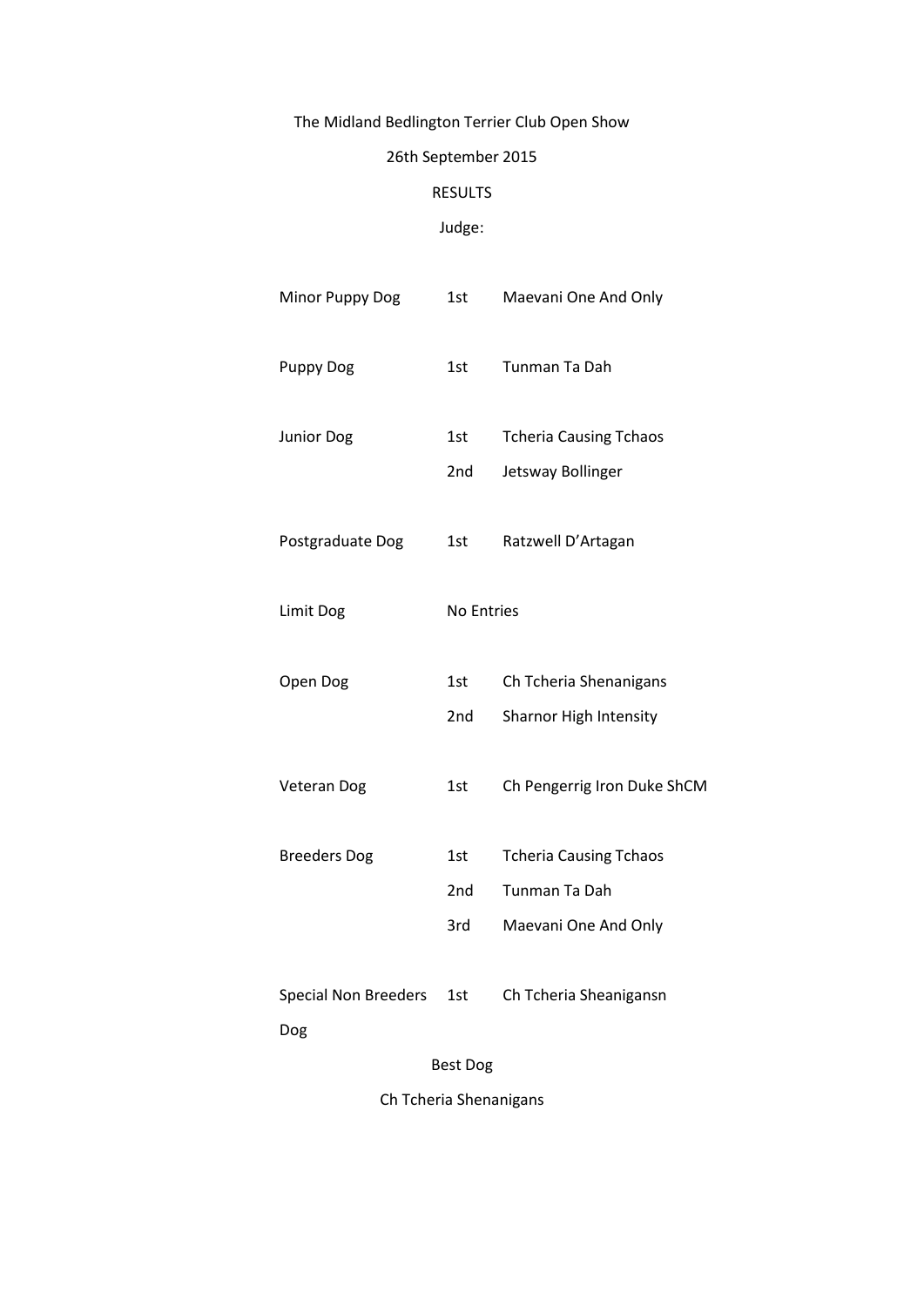#### Reserve Best Dog

## Tcheria Causing Tchaos

## Best Puppy Dog

### Tcheria Causing Tchaos

| Minor Puppy Bitch     | 1st        | Fralex Culibre Seymour             |
|-----------------------|------------|------------------------------------|
|                       | 2nd        | Fralex Culibre Bolyn               |
|                       |            |                                    |
| Puppy Bitch           | 1st        | Miteymidgets Love In Bloom         |
|                       | 2nd        | Tcheria She's Cheeky               |
|                       |            |                                    |
| Junior Bitch          | 1st        | Miteymidgets Universal At Tcheria  |
|                       | 2nd        | Miteymidgets Going Global          |
|                       |            |                                    |
| Postgraduate Bitch    | 1st        | <b>Tcheria Tydfil Of Pengerrig</b> |
|                       |            |                                    |
| Limit Bitch           | 1st        | Miteymidgets Endless Love          |
|                       | 2nd        | Nebercrackers Rosie Blue Shcm      |
|                       |            |                                    |
| Open Bitch            | 1st        | Ch Miteymidgets Look Of Love ShCM  |
|                       | 2nd        | Tunman Topsy Turvy                 |
|                       | 3rd        | Ystwythbay Rhapsody In Blue        |
|                       | <b>Res</b> | Aireview Blue Flame For Maevani    |
|                       |            |                                    |
| Veteran Bitch         | Absent     |                                    |
|                       |            |                                    |
| <b>Breeders Bitch</b> | 1st        | Miteymidgets All My Love           |
|                       | 2nd        | <b>Tunman Topsy Turvy</b>          |